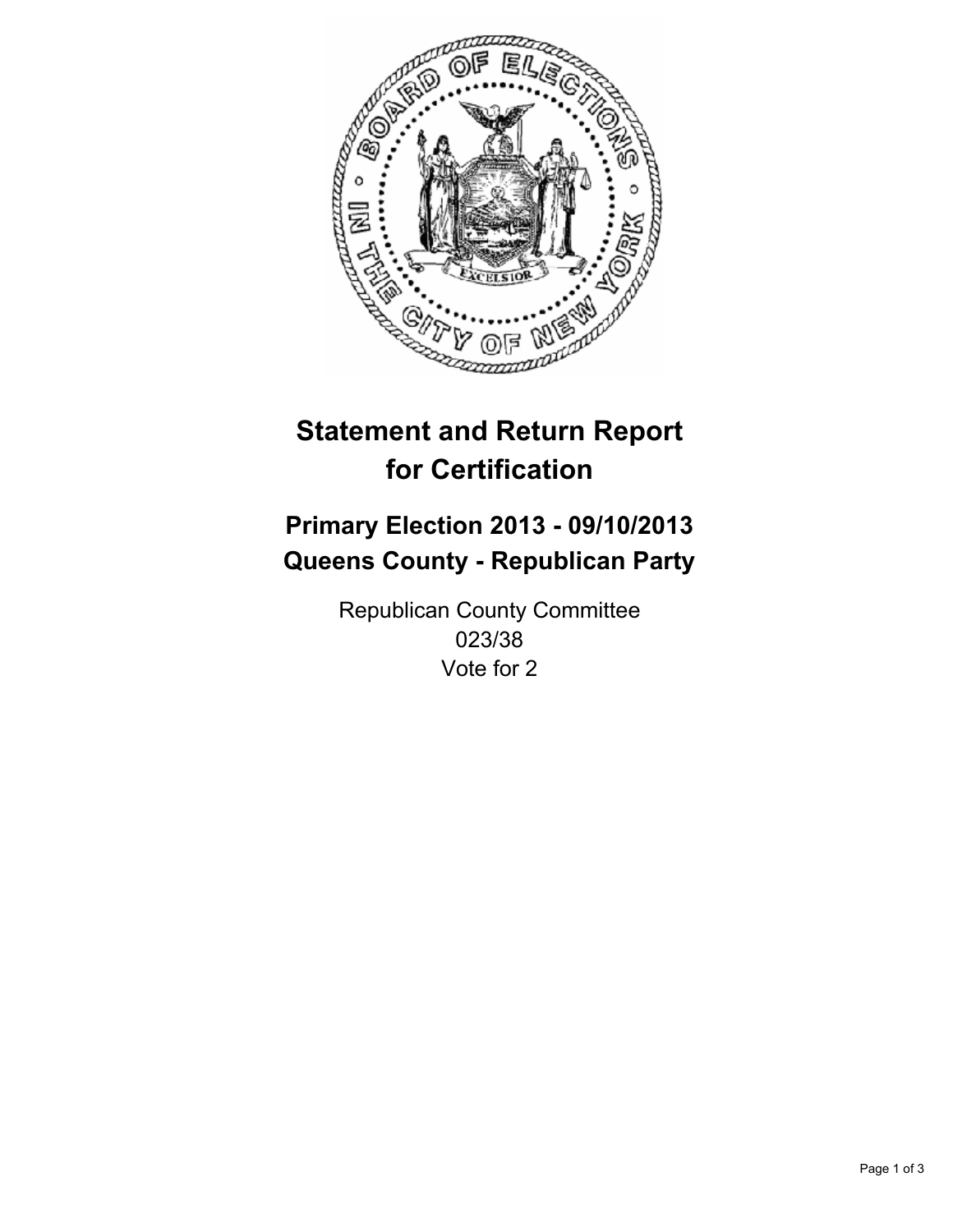

## **Assembly District 38**

| <b>EMERGENCY</b>     | 0        |
|----------------------|----------|
| ABSENTEE/MILITARY    | 0        |
| <b>FEDERAL</b>       | 0        |
| SPECIAL PRESIDENTIAL | 0        |
| <b>AFFIDAVIT</b>     | $\Omega$ |
| <b>DIANE ROGERS</b>  | 6        |
| <b>WALTER SMITH</b>  | 5        |
| ADELE BRYZGORNIA     | 2        |
| <b>JOSEPH DIVONE</b> |          |
| <b>Total Votes</b>   | 14       |